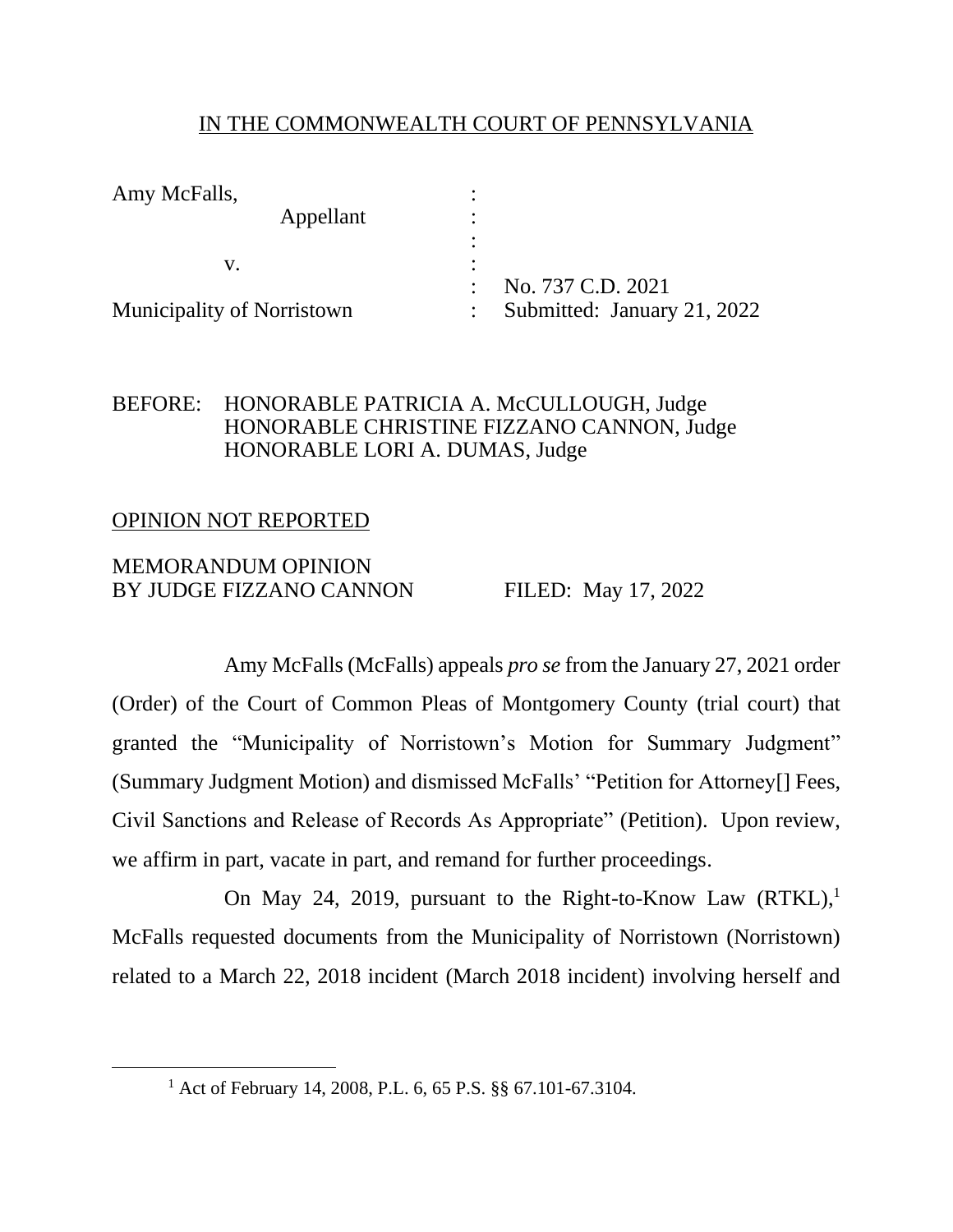Norristown police officers (Request).<sup>2, 3</sup> See Trial Court's Pa.R.A.P. 1925(a) Opinion dated April 21, 2021 (Trial Court Opinion) at 1. Norristown denied the

<sup>2</sup> Specifically, McFalls requested:

1. A copy of any internal notes or memoranda by jail staff documenting my conduct and/or the actions of the officers during my incarceration.

2. All policies related to the investigation of traffic accidents.

3. All policies requiring officers to follow guidelines regarding witness interviews.

4. A copy of training materials,  $\Box$  policies and requirements during a [driving under the influence (DUI)] arrest.

5. A complete record of all radio traffic before, during and immediately after my arrest.

6. A copy of relevant policies related to the use of force.

7. A list of use of force reporting requirements.

8. A copy of relevant policies related to custody and care of prisoners.

9. A copy of relevant policies related to restraint procedures for combative prisoners.

10. A copy of certifications and training records for all involved officers.

11. A complete roster of all employees on duty during the assault of myself.

12. A complete list of inmates in custody on the night of my arrest who may have witnessed the events described in my case.

13. A copy of emergency procedures related to inmate mental health issues or distress.

Trial Court's Pa.R.A.P. 1925(a) Opinion dated April 21, 2021 (Trial Court Opinion) at 1-2.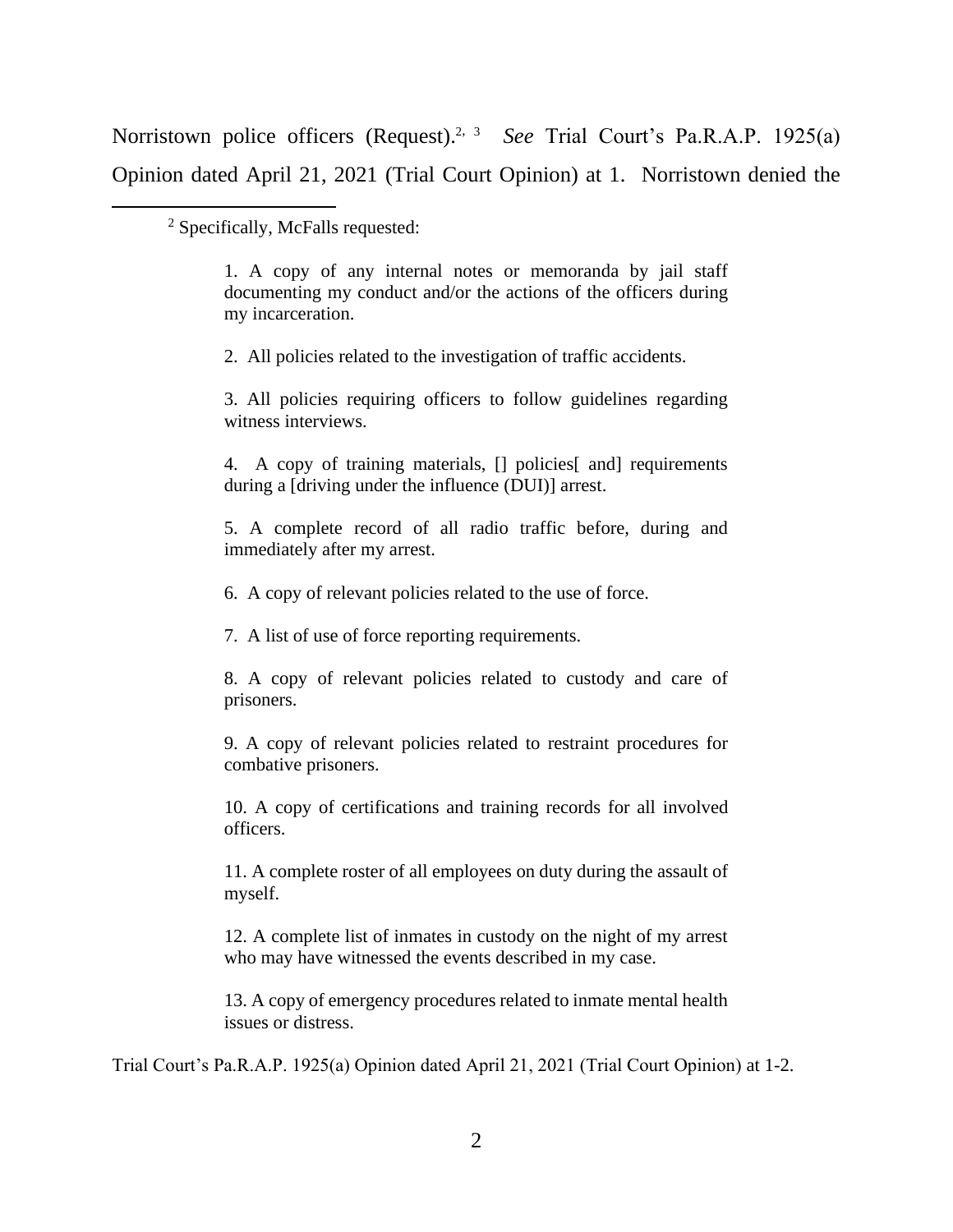Request and McFalls appealed the denial to Pennsylvania's Office of Open Records (OOR). *See* Trial Court Opinion at 2. On August 9, 2019, the OOR issued a Final Determination granting McFalls' appeal in part, denying the appeal in part, and transferring the appeal in part (Final Determination). *See id.* In the Final Determination, the OOR ordered Norristown to produce, within 30 days, responsive documents related to Norristown Police Department policies regarding the custody and care of prisoners and restraint procedures for combative prisoners,<sup>4</sup> certain records relating to the certification and training of officers involved in the March 22, 2018 incident,<sup>5</sup> and documents related to policies and reporting requirements for

<sup>&</sup>lt;sup>3</sup> By way of relevant background, the incident underlying this matter occurred in the early morning hours of March 22, 2018, following McFalls' arrest for driving under the influence of alcohol (DUI), 75 Pa.C.S. § 3802(a)(1). *See Commonwealth v. McFalls*, 251 A.3d 1286, 1288 (Pa. Super. 2021). The incident involved McFalls removing and placing her sweatshirt into a holding cell toilet, thereby causing the toilet to overflow, and then assaulting a responding police officer by spitting in the officer's face. *See id.* at 1288-89. After being charged with aggravated harassment by a prisoner, 18 Pa.C.S. § 2703.1, and institutional vandalism, 18 Pa.C.S. § 3307(a)(3), in addition to the DUI charge, McFalls engaged in discovery in the criminal matter by serving a subpoena on Norristown's police chief, which subpoena was quashed by a criminal judge of the Court of Common Pleas of Montgomery County (criminal trial court) after a hearing. *See id.* at 1289. McFalls also filed a pre-trial discovery motion in the criminal matter, which motion sought the documents, policies, training materials, and guidelines McFalls sought in the Request. *See id.* At a hearing, McFalls alleged the materials sought were relevant in her criminal trial to challenge the credibility of the police officer involved in the March 2018 incident. *See id.* at 1290. The criminal trial court denied McFalls' discovery request as overly broad and immaterial. *See id.* Thereafter, in a bifurcated trial, McFalls was convicted of DUI following a bench trial on July 1, 2019, and of institutional vandalism and aggravated harassment by a prisoner following a jury trial on September 17, 2019. *See id.*

 $4$  Request Nos. 8 & 9.

 $<sup>5</sup>$  Request No. 10.</sup>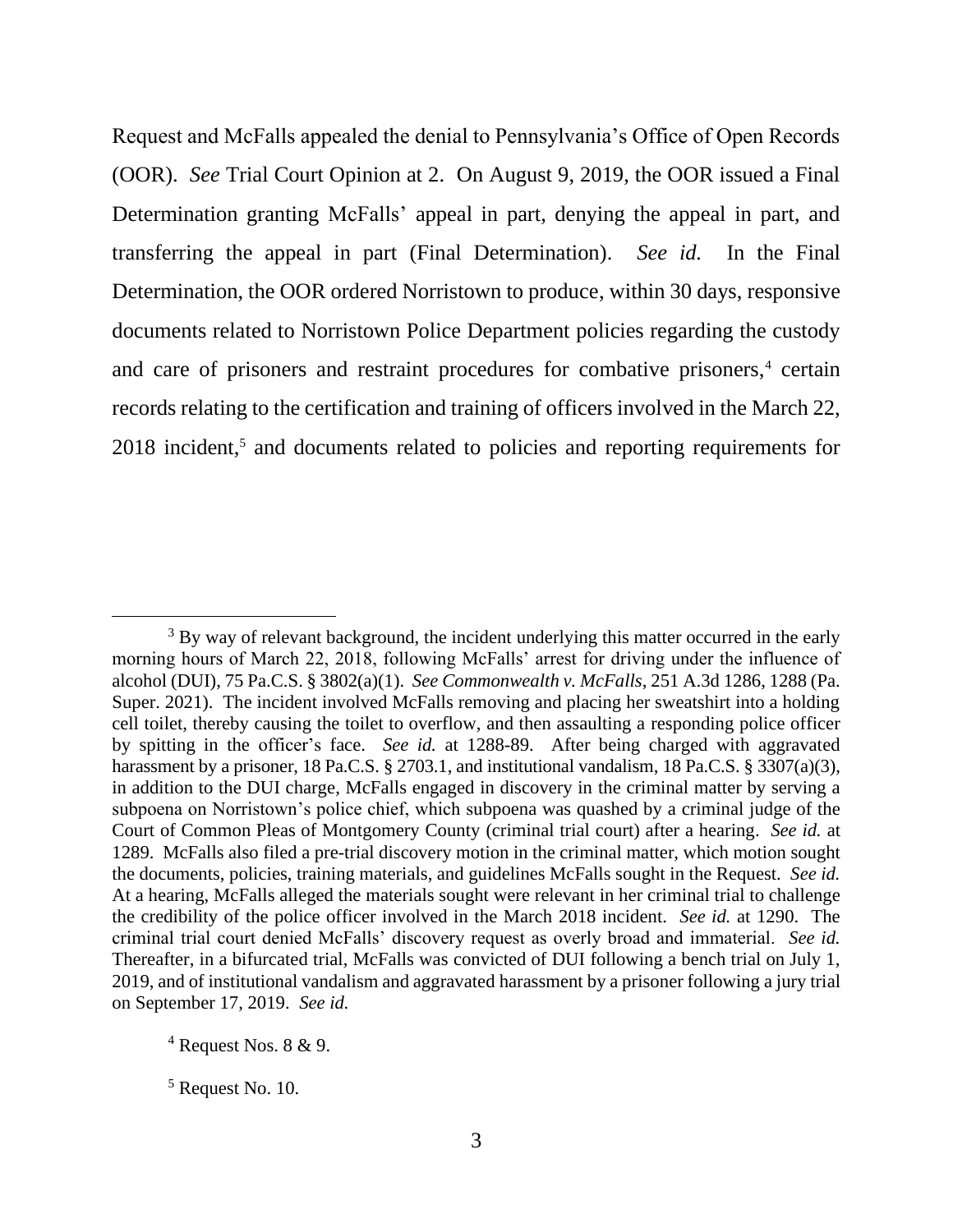incidents involving use of force.<sup>6</sup> See id. at 2-3.<sup>7</sup> Neither McFalls nor Norristown appealed the Final Determination, and Norristown forwarded responsive documents by letter dated September 13, 2019. *See* Trial Court Opinion at 5; Norristown Br. at 6.

McFalls filed the Petition in the trial court on October 15, 2019, seeking an order to compel compliance with the Final Determination, as well as fines and attorney fees, based on McFalls' allegations that, by producing records that were both heavily redacted and late, Norristown failed to comply with the Final Determination. *See* Trial Court Opinion at 3; *see also* Petition at 4-5.<sup>8</sup> Norristown moved for summary judgment on the Petition, arguing that a "petition" was an improper procedural device to seek compliance with an OOR decision and that, if the Petition is construed as an appeal from the OOR decision, it is beyond the 30 day appeal period for appealing such a decision. *See* Trial Court Opinion at 3-4. The trial court granted summary judgment and dismissed the Petition. *See id*. at 3. McFalls now appeals to this Court.<sup>9</sup>

 $6$  Request Nos. 6 & 7.

<sup>&</sup>lt;sup>7</sup> The OOR also determined that it lacked jurisdiction over Request Nos. 1 & 12, which respectively sought copies of jail staff internal notes/memoranda related to the conduct of McFalls and officers involved in the March 22, 2018 incident, and a complete list of inmates in custody on the night in question who could act as possible witnesses. *See* Trial Court Opinion at 3. By letter dated August 12, 2019, the OOR instructed the Norristown Police Department to turn over responsive documents not related to a criminal investigation, if located. *See id.* Norristown's appeals officer issued a denial letter regarding these Requests on October 21, 2019. *See id.* at 3 n.3.

<sup>&</sup>lt;sup>8</sup> McFalls did not number the Petition's pages. The Petition page numbers referred to herein coincide with the page numbers supplied by the trial court, which pagination begins with the cover page that accompanied the Petition when filed with the trial court.

<sup>&</sup>lt;sup>9</sup> McFalls originally appealed to the Superior Court of Pennsylvania, which transferred the matter to this Court.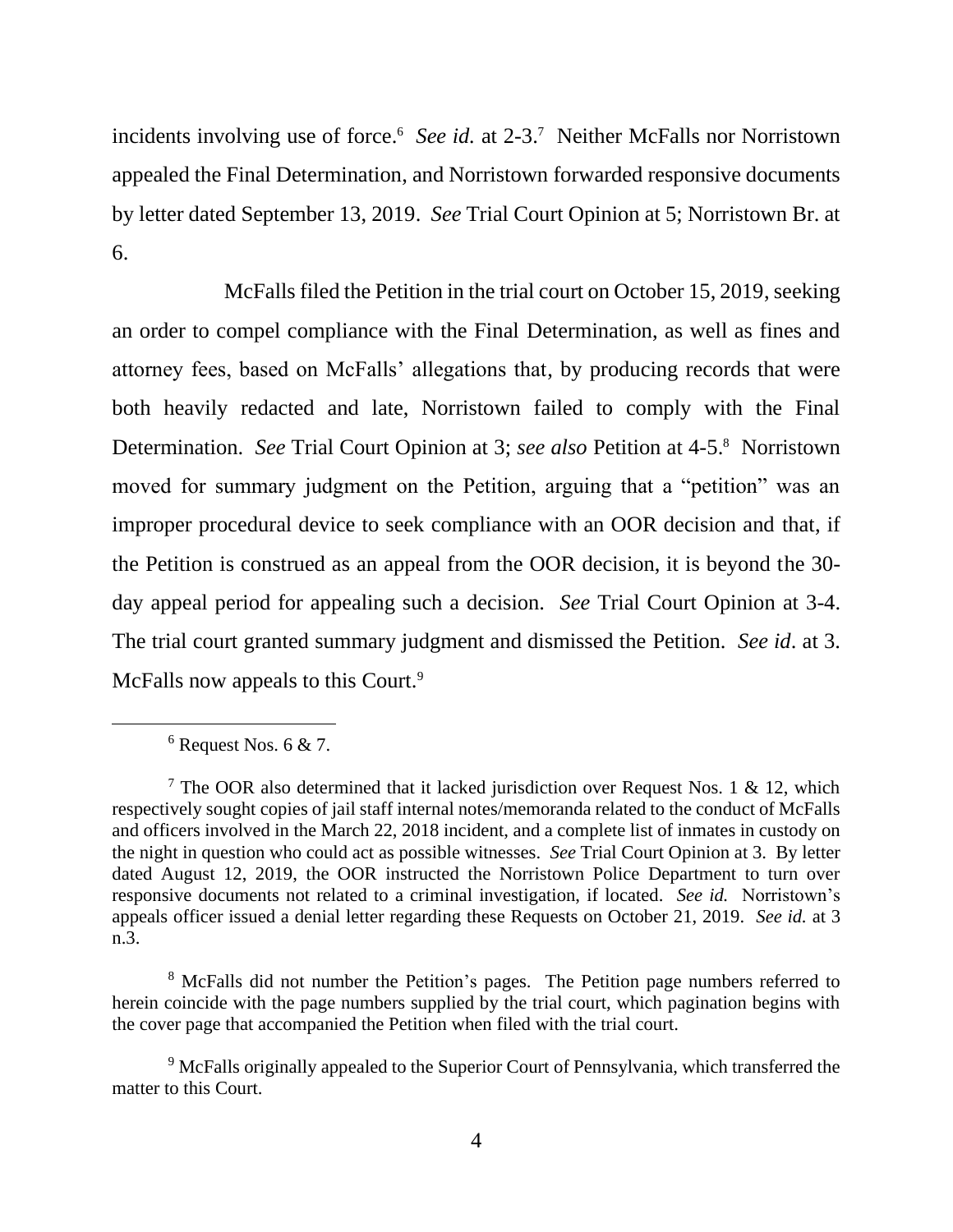On appeal,<sup>10</sup> McFalls argues that the trial court erred and denied her due process of law by granting the Summary Judgment Motion because Norristown acted in bad faith by providing only highly redacted documents after the date ordered by the OOR.<sup>11</sup> See generally McFalls' Br. McFalls alleges that Norristown's failure

<sup>11</sup> Specifically, McFalls purports to raise the following questions on appeal:

I. Did the honorable trial court err and abuse its discretion in granting [Norristown's] Motion for Summary Judgment because [Norristown] acted in bad faith and failed to provide all the records, provided only a portion of the records redacted and did not provide them on the date of OOR ordered [Norristown] to do so, and further provided untruthful statements to [McFalls]?

II. Did the honorable trial court err and abuse its discretion in granting [Norristown's] Motion for Summary Judgment and denying [sic] release of the requested records to [McFalls], as the Commonwealth was required to by due process guarantees to abide by the Federal Constitution and the Pennsylvania Constitution, and thus, its Order violates [McFalls'] Federal and State due process guarantees?

III. Did the honorable trial court err and abuse its discretion in granting [Norristown's] Motion for Summary Judgment and denying the award of attorney[] fees to [McFalls] and [imposing] sanctions upon [Norristown]?

IV. Should judgment be reversed and [Norristown] be ordered to relinquish all requested documents in full to [McFalls] and ordered to pay appropriate sanctions and attorney[] fees?

<sup>10</sup> Our standard of review of the grant of summary judgment is *de novo* and our scope of review is plenary. *See Pyeritz v. Commonwealth*, 32 A.3d 687, 692 (Pa. 2011). A motion for summary judgment is properly made if "there is no genuine issue of any material fact as to a necessary element of the cause of action." Pa.R.Civ.P. 1035.2(1). "Summary judgment may be entered only when, after examining the record in the light most favorable to the non-moving party, and resolving of all doubts as to the existence of a genuine issue of material fact against the moving party, the moving party is clearly entitled to judgment as a matter of law." *Pyeritz*, 32 A.3d at 692. This Court, in the exercise of our appellate review, may reverse a trial court's order only for abuse of discretion or an error of law. *See Pentlong Corp. v. GLS Cap., Inc.*, 72 A.3d 818, 823 n.6 (Pa. Cmwlth. 2013).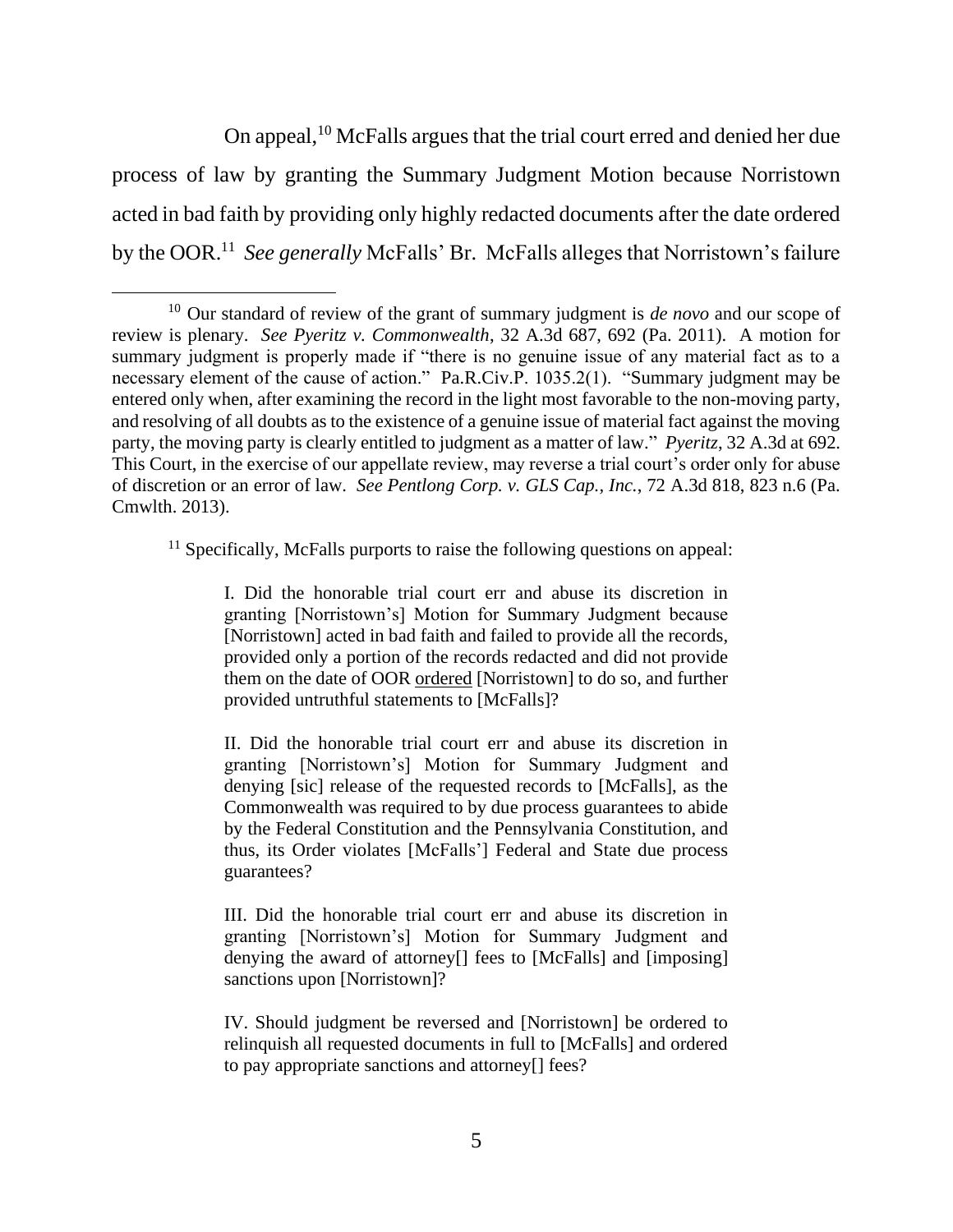to remit the responsive documents within 30 days of the Order resulted in a violation of her due process rights in her criminal trial. *See* McFalls' Br. at 9-11. She seeks reversal of the Order with instructions from this Court requiring Norristown to provide all documents requested in the Request, as well as the imposition of a \$1,500 civil penalty and attorney fees in the amount of \$8,000. *See id.* at 22.

Initially, we observe, as did the trial court, that where a requester has not appealed a final determination of the OOR to a reviewing court for a merits review, "the appropriate way to compel the production of a local agency's public records is by a complaint in mandamus[,]" as opposed to a petition to enforce. *Capinski v. Upper Pottsgrove Twp.*, 164 A.3d 601, 607 (Pa. Cmwlth. 2017) (holding that a complaint in mandamus, not a petition to enforce, is the proper procedural device to seek compliance with a final determination of the OOR). As this Court has observed,

> an action in mandamus is not available to usurp the jurisdiction of the [OOR] to resolve a dispute about whether a public record is subject to disclosure. It is available, however, once a party's right to the record has been established through a final determination.

*Id.* at 609. A petition to enforce, therefore, is an improper procedural device to compel compliance with OOR final determinations that were not appealed to a reviewing court. Instead, "mandamus is the action to file where the requester has not appealed the final determination to a court for a merits review and seeks compliance with a final determination of the [OOR]." *Id.* This Court, however, may

Statement of Questions Involved, McFalls' Br. at 7 (emphasis in original).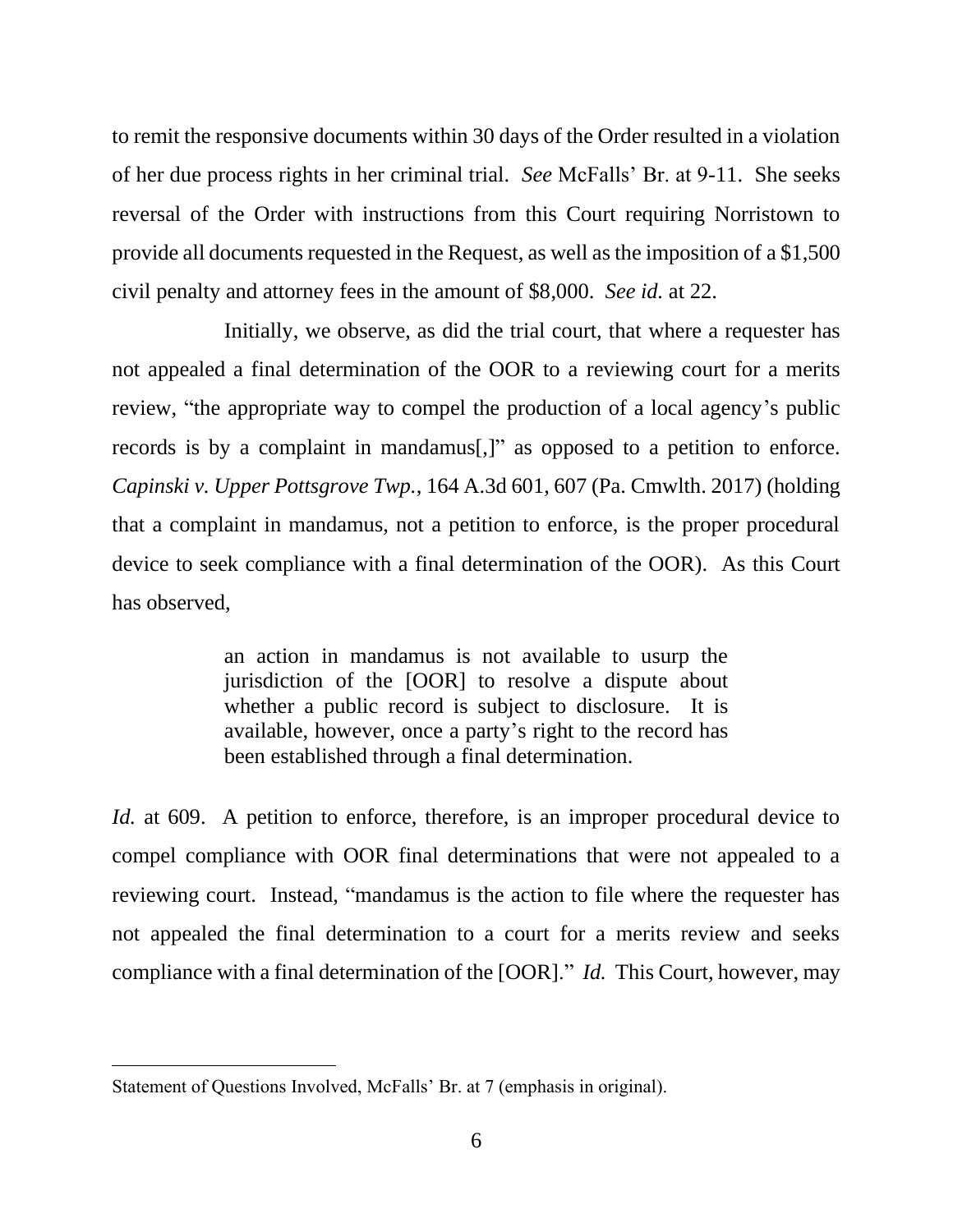treat a petition to enforce as a mandamus action where the petition pleads the essential factual prerequisites of mandamus. *See id.* at 610.

Here, the Petition seeks an order compelling Norristown's compliance with the Final Determination. *See generally* Petition. As such, the Petition is effectively an enforcement petition. The trial court noted, however, that

> [McFalls] did not timely appeal the OOR's Final Determination.<sup>[12]</sup> As such, an action in mandamus is the proper vehicle for her to have sought enforcement against Norristown. Because [McFalls] commenced the instant matter by way of petition, any request that [the trial] court order Norristown to produce requested documents to [McFalls] is invalid.

Trial Court Opinion at 5. We agree with the trial court that the Petition is the improper procedural vehicle for McFalls to seek an order compelling Norristown to comply with OOR's directives set forth in the Final Determination. *See* Trial Court Opinion at 4-5. Because McFalls did not appeal the Final Determination, she should have filed a complaint in mandamus, not an enforcement petition, to seek compliance with the Final Determination. *See Capinski*, 164 A.3d at 607. We will treat the Petition as a mandamus action for the purposes of this appeal, however, because it pleads the factual prerequisites of mandamus. *See id.* at 609. Nonetheless, we conclude that the Petition fails on the merits.

"Mandamus is an extraordinary writ which will only issue to compel performance of a ministerial act or mandatory duty where there exists a clear legal right in the plaintiff, a corresponding duty in the defendant, and want of any other

<sup>&</sup>lt;sup>12</sup> Section 1302(a) of the RTKL allows 30 days to appeal the final determination of an appeals officer relating to a decision of a local agency. *See* 65 P.S. § 67.1302(a).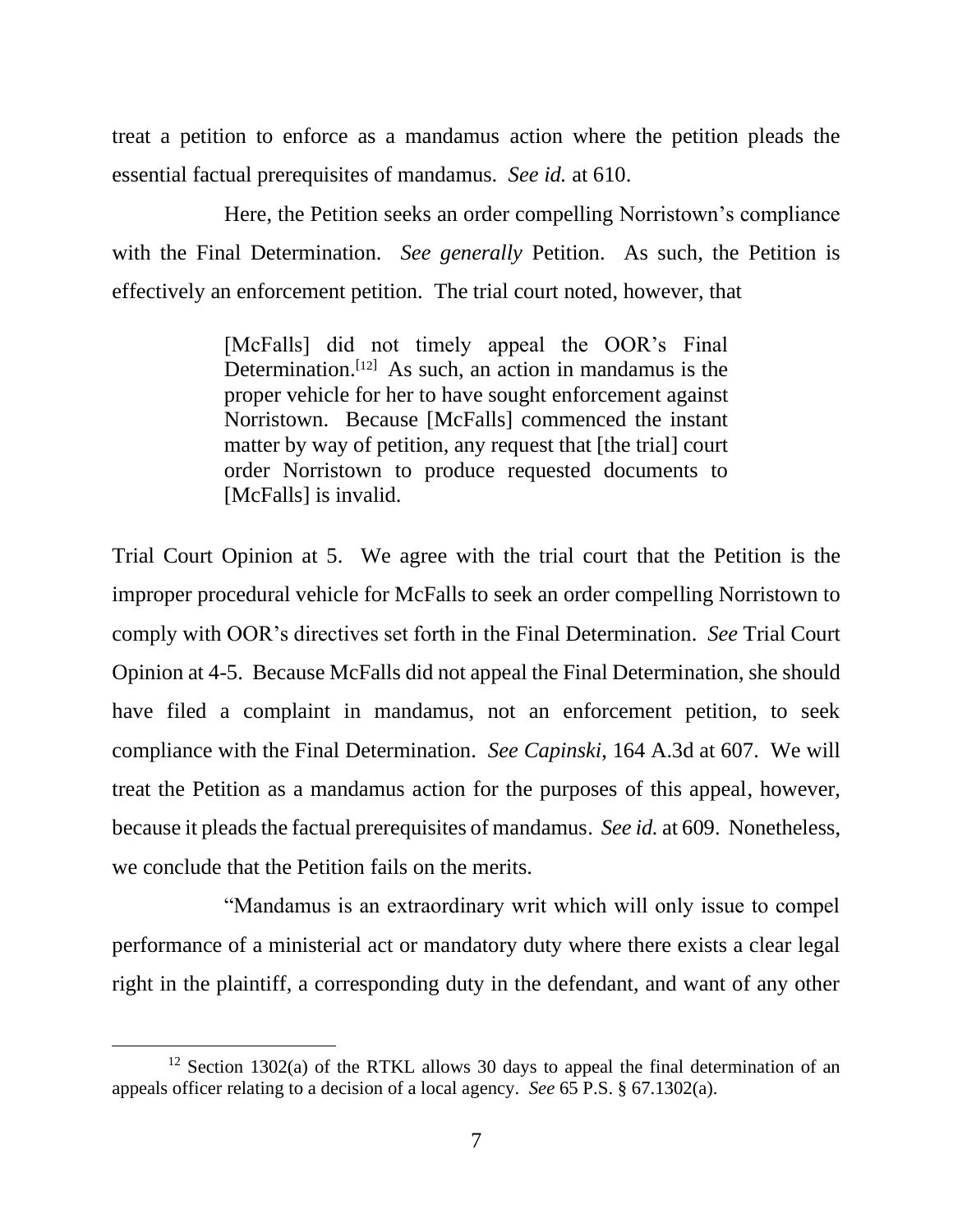adequate and appropriate remedy." *Dotterer v. Sch. Dist. of Allentown*, 92 A.3d 875, 880 (Pa. Cmwlth. 2014) (internal quotation marks omitted). "If any one of the foregoing elements is absent, mandamus does not lie." *Id.* at 881.

Here, Norristown forwarded responsive documents as ordered by the OOR by letter dated September 13, 2019. *See* Trial Court Opinion at 5; Norristown Br. at 6. The responsive documents forwarded included "over 200 pages of documents reflecting the policies related to custody and care of prisoners, restraint procedures for combative prisoners, certification records, and a redacted version of the Use of Force policy showing the 'reporting methods for use of force' sections." Norristown Br. at 6. The trial court observed that "Norristown provided [McFalls] with documents in response to her request and the OOR decision..." and McFalls does not dispute that Norristown produced responsive documents. Trial Court Opinion at 6. Further, to the extent that she alleges Norristown's failure to serve responsive documents within 30 days of the Order resulted in prejudice in her criminal trial, we note that McFalls has fundamentally conflated the concept of criminal discovery with her rights of access under the RTKL. *See* McFalls' Br. at 9-18. McFalls' insistence that Norristown's behavior in relation to the Request constitutes criminal discovery violations under the Sixth Amendment of the United States Constitution and article 1, section 9 of the Pennsylvania Constitution<sup>13</sup> concern concepts of compulsory criminal discovery not at issue in RTKL matters. Alleged discovery violations in McFalls' criminal matter are to be addressed to and by the criminal trial court and appeals court, and are not appropriate matters for

<sup>&</sup>lt;sup>13</sup> The Sixth Amendment provides that " $[i]$ n all criminal prosecutions, the accused shall enjoy the right . . . to be informed of the nature and cause of the accusation; to be confronted with the witnesses against him; to have compulsory process for obtaining witnesses in his favor...." U.S. Const. amend. VI. Under article 1, section 9 of the Pennsylvania Constitution, the accused has a right "to be heard" and "to be confronted with the witnesses against him." Pa. Const. art. I, § 9.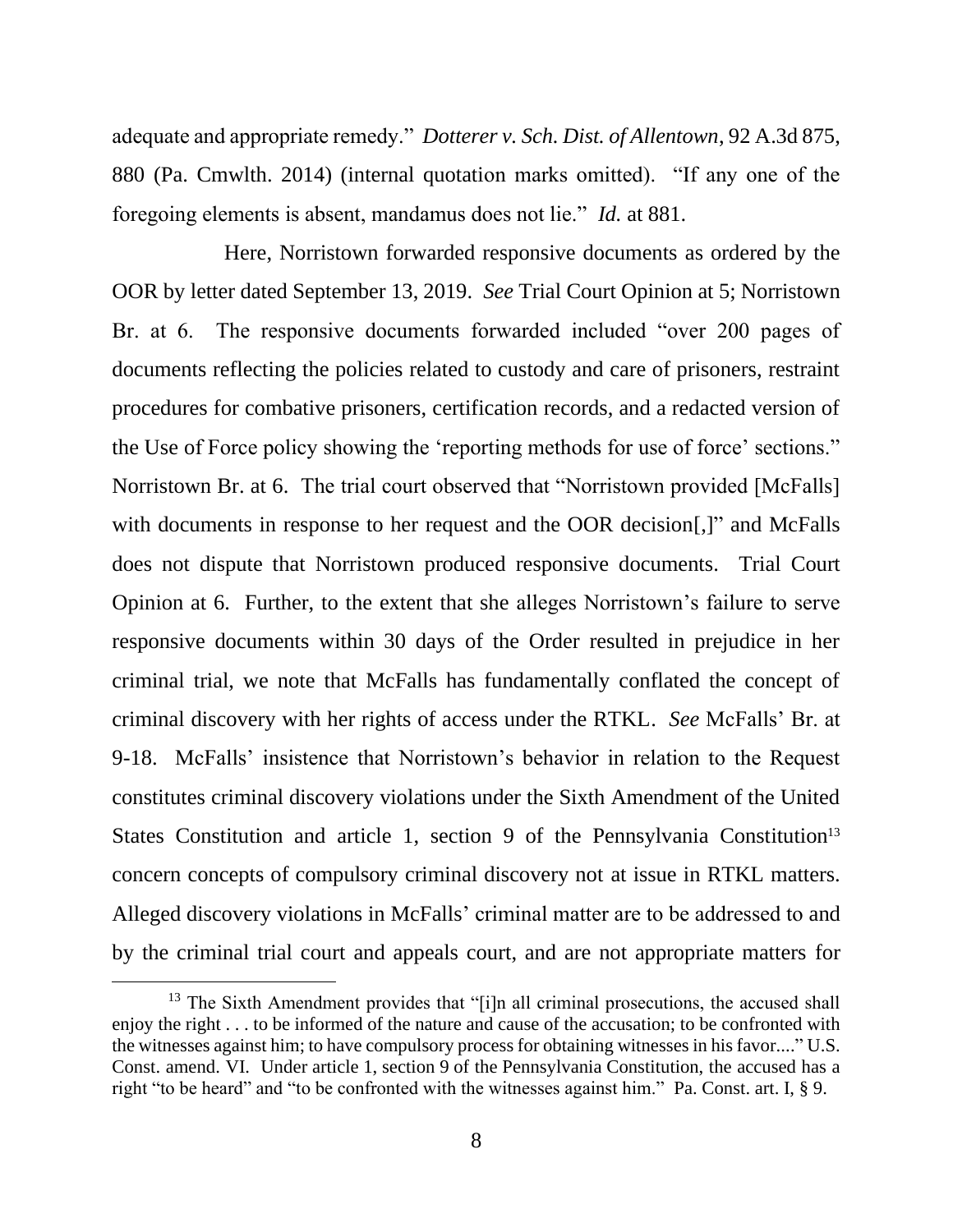RTKL litigation. McFalls' failure to grasp the limitations of her rights or Norristown's obligations under the RTKL does not expand those rights or obligations to include an entitlement to discovery devices traditionally employed in other types of litigation. *See Olick v. Easton Suburban Water Auth.* (Pa. Cmwlth., No. 995 C.D. 2020, filed Dec. 3., 2021),<sup>14</sup> slip op. at 10. For these reasons, mandamus does not lie in this matter, and we affirm the Order to the extent the trial court determined Norristown was entitled to summary judgment on this issue.

Additionally, we find no merit in McFalls' claim that she is entitled to \$8,000 in attorney fees. To support her claim to attorney fees, McFalls relies on Section 1304(a) of the RTKL, 65 P.S. § 67.1304(a),<sup>15</sup> which allows a trial court to award court costs and attorney fees upon review of an agency appeals officer's final determination. Such a review did not occur in this case, as McFalls did not timely

65 P.S. § 67.1304(a).

<sup>&</sup>lt;sup>14</sup> Pursuant to Commonwealth Court Internal Operating Procedure Section  $414(a)$ , 210 Pa. Code § 69.414(a), unreported panel decisions of this Court issued after January 15, 2008, may be cited for their persuasive value.

<sup>&</sup>lt;sup>15</sup> Specifically, Section 1304(a) of the RTKL provides as follows:

**<sup>(</sup>a) Reversal of agency determination.--**If a court reverses the final determination of the appeals officer or grants access to a record after a request for access was deemed denied, the court may award reasonable attorney fees and costs of litigation or an appropriate portion thereof to a requester if the court finds either of the following:

<sup>(1)</sup> the agency receiving the original request willfully or with wanton disregard deprived the requester of access to a public record subject to access or otherwise acted in bad faith under the provisions of this act; or

<sup>(2)</sup> the exemptions, exclusions or defenses asserted by the agency in its final determination were not based on a reasonable interpretation of law.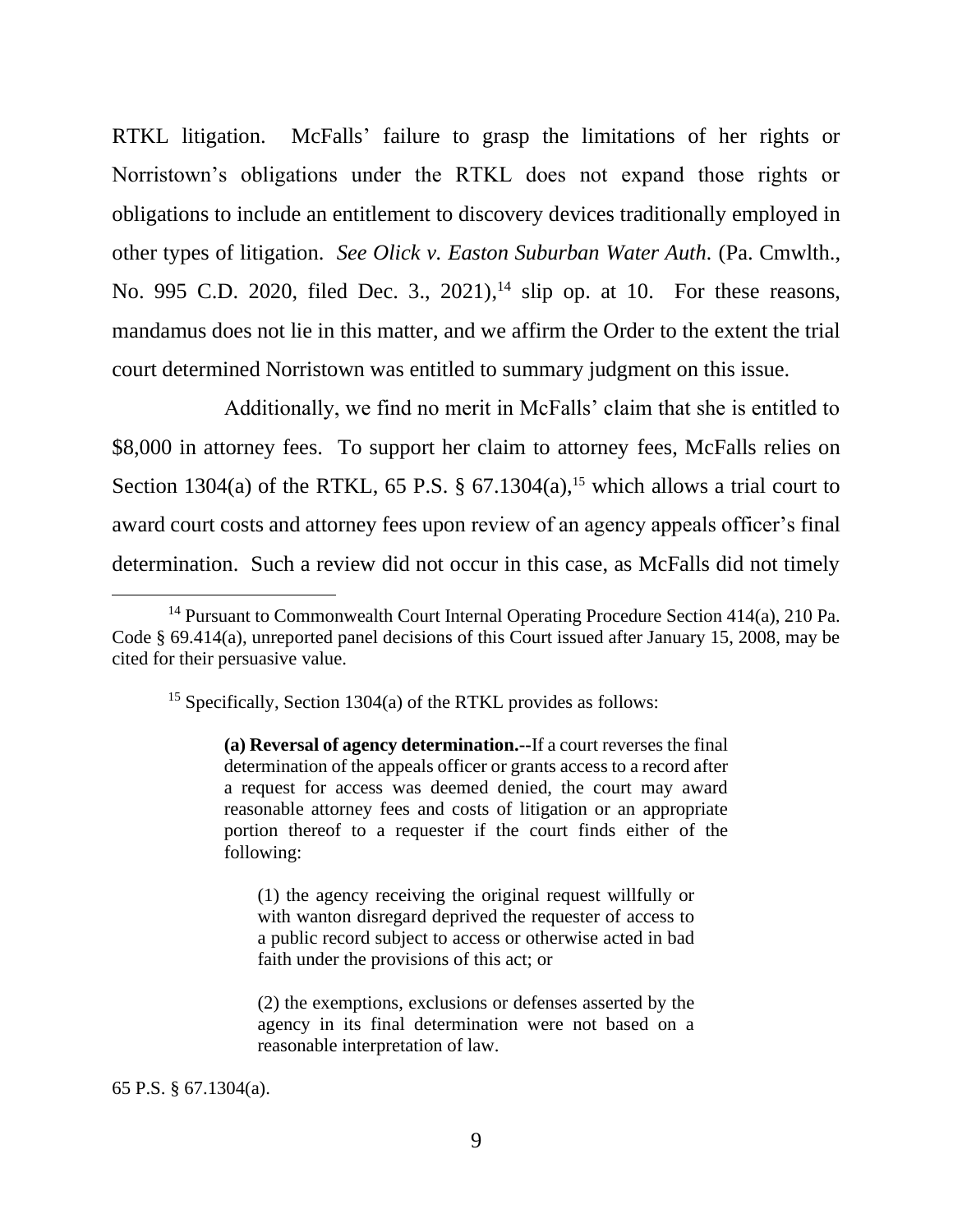appeal the Final Determination to the trial court. Further, McFalls appeared *pro se*  in the instant matter. "[I]t is well-settled that a *pro se* litigant cannot recover attorney[] fees for the work expended in litigating his or her own case." *Kanofsky v. Tax Rev. Bd.* (Pa. Cmwlth., No. 2740 C.D. 2015, filed Jan. 5, 2017), slip op. at 9 (citing *Westmoreland Cnty. v. Allegheny Cnty.*, 723 A.2d 1084, 1086-87 (Pa. Cmwlth. 1999)). Additionally, as the trial court noted, the record of this matter contains no evidentiary basis to support McFalls' demanded \$8,000 in attorney fees. *See* Trial Court Opinion at 6 n.6. In fact, McFalls' brief makes clear that the \$8,000 in attorney fees that she seeks relates not to expenditures in the instant RTKL matter, but instead to monies expended for her defense in her criminal case. *See* McFalls' Br. at 9 ("[McFalls] incurred a total of \$8,000 for attorney<sup>[]</sup> fees in relation to the [criminal] trial and pending appeal based on the absence of these crucial documents."). Section 1304(a) of the RTKL does not authorize a requester to recoup attorney fees from a separate, independent matter. For these reasons, we find no error in the trial court's determination that McFalls is not entitled to attorney fees or costs based on Section 1304(a) of the RTKL.

However, McFalls may be entitled to relief regarding her request to impose a civil penalty pursuant to Section 1305(a) of the RTKL, 65 P.S. § 1305(a), 16 which allows the imposition of a civil penalty where an agency denies access to public records in bad faith. The record in this matter illustrates that Norristown

65 P.S. § 67.1305(a).

<sup>&</sup>lt;sup>16</sup> Section 1305(a) of the RTKL provides:

**<sup>(</sup>a) Denial of access.--**A court may impose a civil penalty of not more than \$1,500 if an agency denied access to a public record in bad faith.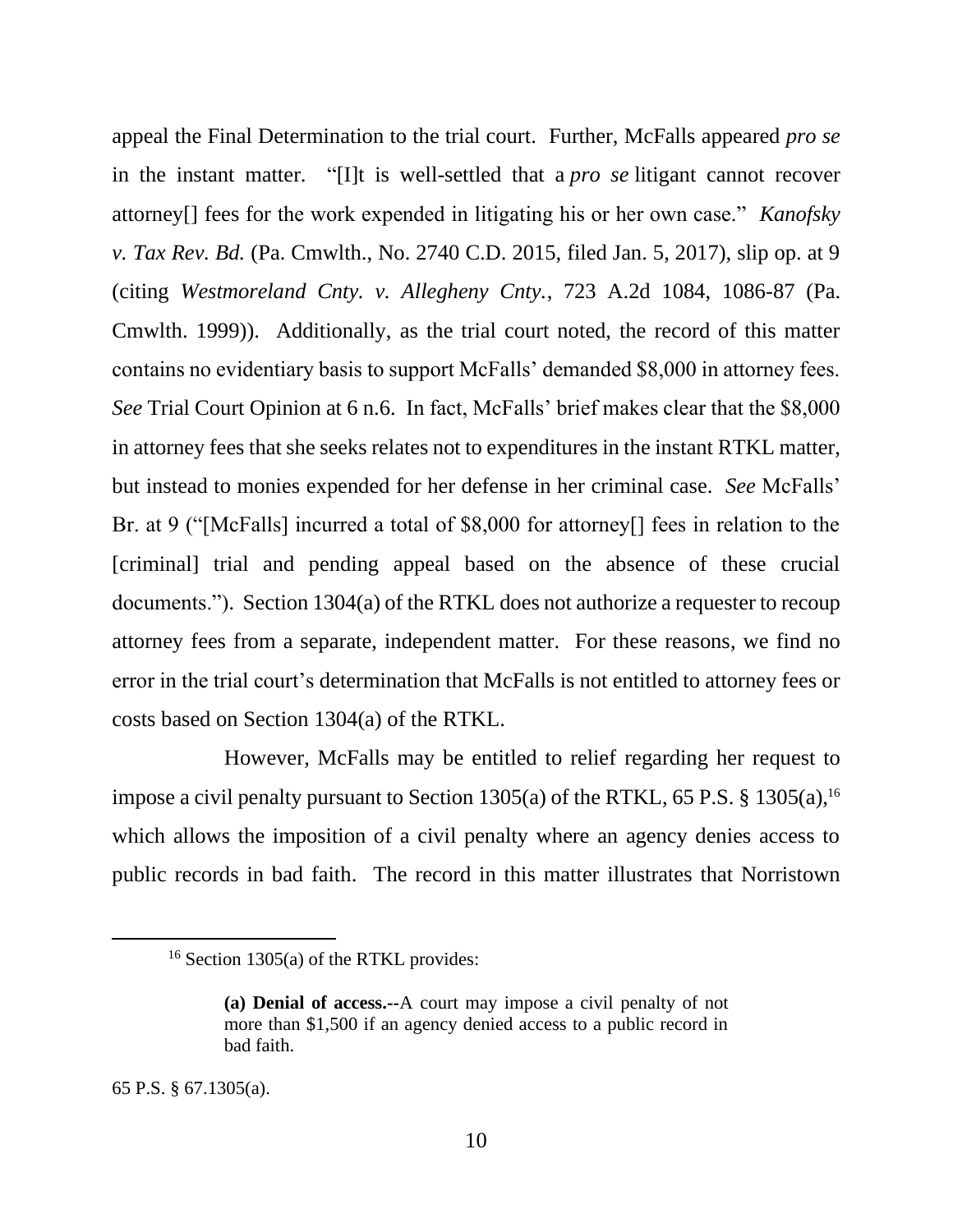complied with the Final Determination's directives to produce documents responsive to McFalls' Request Nos. 6, 7, 8, 9 & 10 on September 13, 2019. *See* Petition Exhibit F. In denying McFalls' claim, the trial court determined that McFalls failed to carry her burden to demonstrate bad faith, noting that

> it appears Norristown has provided [McFalls] with documents in response to her request and the [Final Determination]. To the extent [McFalls] alleges Norristown acted in bad faith by producing redacted documents after it was too late for use in her criminal case, she has not demonstrated whether the records would have been admissible at her trial or their relevance to a defense against the charges.

Trial Court Opinion at 6.

The trial court's reasoning misses the mark. The trial court bases its determination of whether a penalty should be imposed based on McFalls' motivation for making her RTKL request, giving weight to the fact that McFalls did not demonstrate that she was harmed. However, the appropriate inquiry in a determination of bad faith for the purposes of imposing a penalty under Section  $1305(a)$  of the RTKL is not on the motivation of the requester in requesting documents, but on the actions and behavior of the agency to which the request is made. To that end, while we acknowledge that the imposition of sanctions under Section 1305(a) of the RTKL requires evidence of bad faith and that the burden of proving an agency's bad faith is on the requester, we observe that "[e]vidence of an agency's failure to perform its mandatory duties[] may suffice." *Uniontown Newspapers, Inc. v. Dep't of Corr.*, 185 A.3d 1161, 1170-71 (Pa. Cmwlth. 2018), *aff'd*, 243 A.3d 19 (Pa. 2020). This Court has found that failure to disclose responsive documents within the time allotted by an OOR order requiring disclosure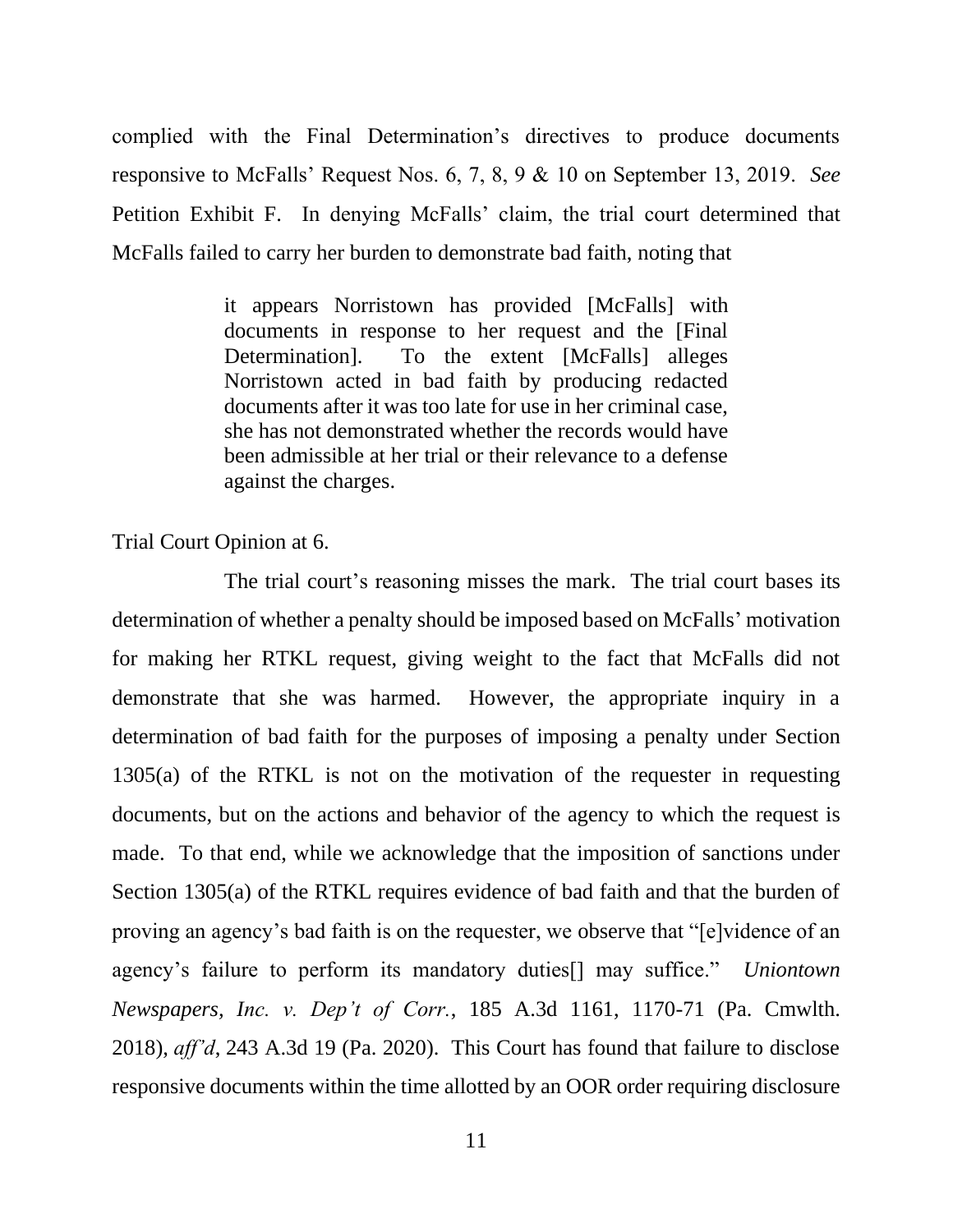represents a violation of such order that evinces a lack of good faith. *See id.* at 1174. While Norristown ultimately complied with the Final Determination's directives to produce documents responsive to McFalls' Request Nos. 6, 7, 8, 9 & 10, the record illustrates that Norristown – in the absence of an appeal of the Final Determination – did not mail the documents until September 13, 2019, which was several days after the expiration of the 30 days the OOR allowed for such production. *See* Final Determination at 15; Norristown Br. at 6. Norristown provided no excuse for this delay. *See* Norristown Br. at 6. Whether the documents McFalls requested would have been admissible at her criminal trial or relevant to her defense against the charges is of no moment. Regardless of the reasons underlying McFalls' request for the documents, Norristown's unexcused failure to produce records until *after* the expiration of the Final Determination's ordered 30 days for production of responsive documents represents a disregard for the OOR's order that may constitute bad faith worthy of sanction under Section 1305(a) of the RTKL, 65 P.S. § 67.1305(a). *See Uniontown Newspapers*, 185 A.3d at 1174. Further, we observe that an *in camera* review may be appropriate to determine whether Norristown's redactions to the produced documents were unauthorized and in bad faith for the purpose of imposing a civil penalty pursuant to Section 1305(a) of the RTKL, 65 P.S. § 67.1305(a). Therefore, we vacate the Order to the extent it granted Norristown's requested summary judgment regarding McFalls' request to impose a civil penalty pursuant to Section 1305(a) of the RTKL and remand the matter for determination of whether such a penalty is warranted in consideration of Norristown's conduct, as opposed to McFalls' purported motivation in making the request.<sup>17</sup>

<sup>&</sup>lt;sup>17</sup> We note that Section 1305(a) of the RTKL permits, but does not require, the imposition of a fine up to \$1,500. *See* 65 P.S. § 67.1305(a). We express no opinion on the appropriate fine amount, if any, under these circumstances, and instead leave such a determination to the sound discretion of the trial court.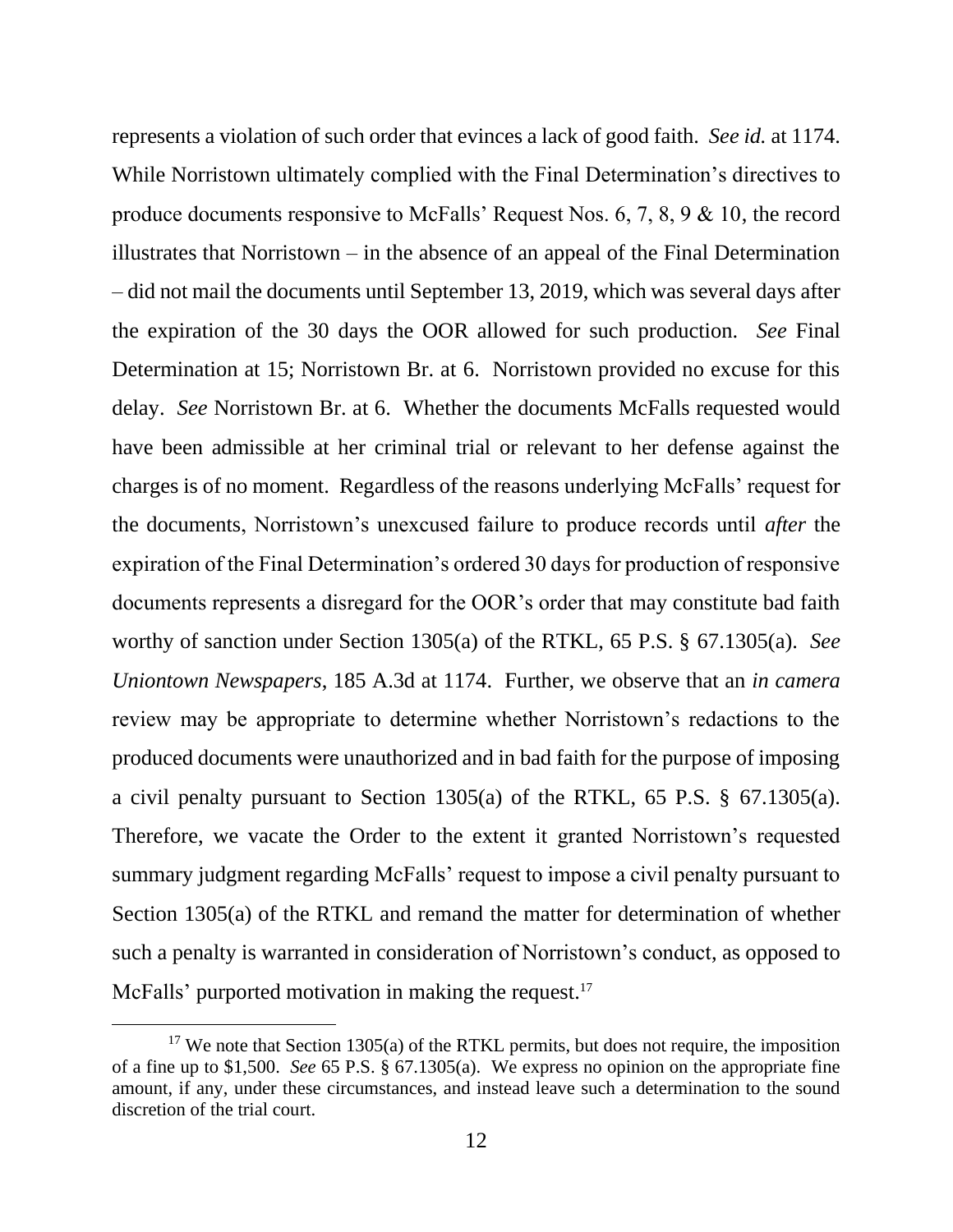For these reasons, we affirm the Order in part, vacate the Order in part, and remand the matter to the trial court for further proceedings consistent with this opinion.

> \_\_\_\_\_\_\_\_\_\_\_\_\_\_\_\_\_\_\_\_\_\_\_\_\_\_\_\_\_\_\_\_\_\_ CHRISTINE FIZZANO CANNON, Judge